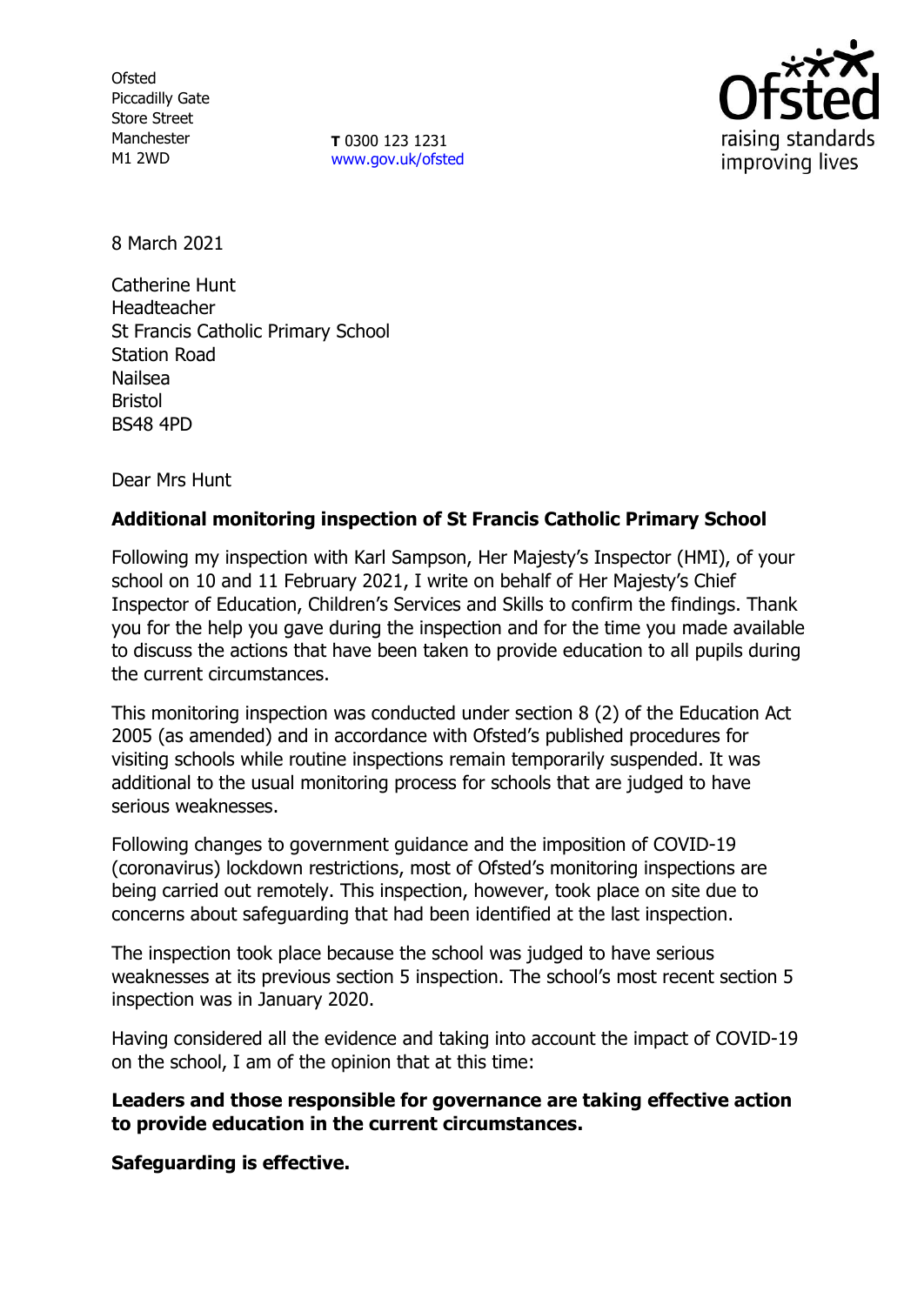

## **Context**

- Two members of staff have joined the school temporarily to replace staff currently taking maternity leave. Two governors have left, and replacements have been appointed.
- During autumn 2020, one Year 4 class was educated remotely for five days.
- School leaders have recently adapted their risk assessment to determine which pupils need to be educated on site. Currently, this is around 35% of pupils and includes all vulnerable pupils. Around half of pupils with special educational needs and/or disabilities (SEND) are attending school.

## **Main findings**

- At the previous inspection in January 2020, safeguarding was judged ineffective. Staff were not passing on concerns about pupils' welfare routinely. Leaders were not responding appropriately to any concerns that staff did raise. Records of concerns were disorganised.
- There is a much improved culture of safeguarding. Staff share concerns appropriately with leaders. Records are well-organised and detailed. Leaders respond in a more timely manner and are increasingly working with external agencies. Governors now have the expertise to check leaders' actions to keep pupils safe. They do so with rigour.
- Leaders got off to a slow start with improvements to the quality of education, and also with the provision of remote learning. A lack of consistent support hampered progress. However, leaders have sprung into action this term and, with the help of a local multi-academy trust, have implemented an effective approach to deliver the curriculum for all pupils at this time.
- Pupils on site, and those at home, follow the same curriculum. Staff make good use of the school's communication systems to contact and support parents and pupils with remote learning. Leaders have set high expectations for staff. Continual improvements are helping to develop the experience for pupils. Sensibly, staff are providing more opportunities to check pupils' understanding and address any misconceptions. Leaders are starting to hold teachers to account and check the quality of this work.
- Staff have identified pupils who need extra support with their learning at this time. This includes vulnerable pupils and the pupils with SEND. Teachers set each of these pupils a suitable next step to learn in reading, spelling or mathematics, and they provide them with helpful extra teaching, either remotely or on site. Where possible, the most vulnerable pupils attend school. Staff review pupils' progress against these additional targets regularly and set new goals when they achieve them.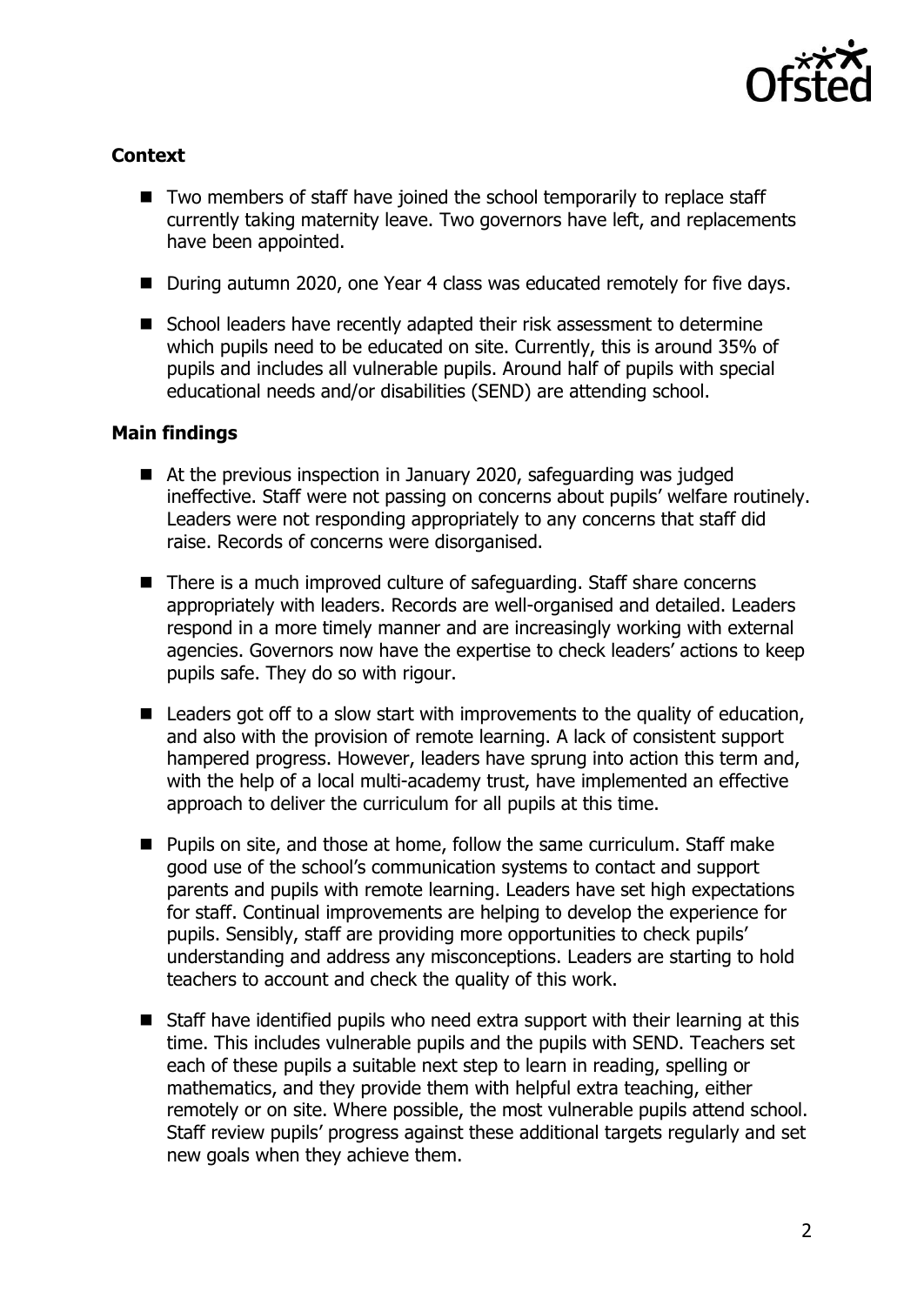

- Rightly, reading and phonics are a key part of current learning. Staff read with pupils individually, regardless of whether they are at school or home. Pupils enjoy reading to staff but sometimes their books are too hard, as they do not match the sounds that they know well enough. Phonics lessons take place daily for all of the youngest pupils. Nevertheless, leaders recognise that learning phonics remotely is difficult, and they know that they will need to provide vital opportunities for extra practice when the school reopens to all pupils.
- Since the last inspection, governance has strengthened considerably. The committees have been restructured and governors have benefited from help from professional associations. There are two new governors with expertise in education. Consequently, governors are now more proactive and challenge leaders with greater rigour. The governing body has a better understanding of the school's effectiveness and the part that governors have to play in securing further improvement.
- There have been delays and a lack of consistency in securing suitable external support. The local authority acted quickly to provide effective help with safeguarding but has not had the capacity to support school improvement. There is limited progress in finding a multi-academy trust for the school to join. Leaders have valued the support that they received from the Lighthouse multi-academy trust to develop remote learning. A new project board is providing direct support to leaders. It is too early to see the impact of this work.

## **Evidence**

This inspection was conducted on site as safeguarding was judged ineffective at the last inspection.

We spoke to you and the acting deputy headteacher, subject leaders, including the special educational needs coordinator, two groups of pupils, three governors and a representative of the local authority to discuss leaders' actions to provide education to all pupils during a national lockdown and improve safeguarding.

We reviewed documents and records, including those relating to safeguarding and the curriculum. We considered responses to Ofsted's online questionnaire, Parent View, including 34 free-text responses. We also took into account 13 responses to the staff questionnaire.

I am copying this letter to the chair of the governing body, the regional schools commissioner and the director of children's services for North Somerset. This letter will be published on the Ofsted website.